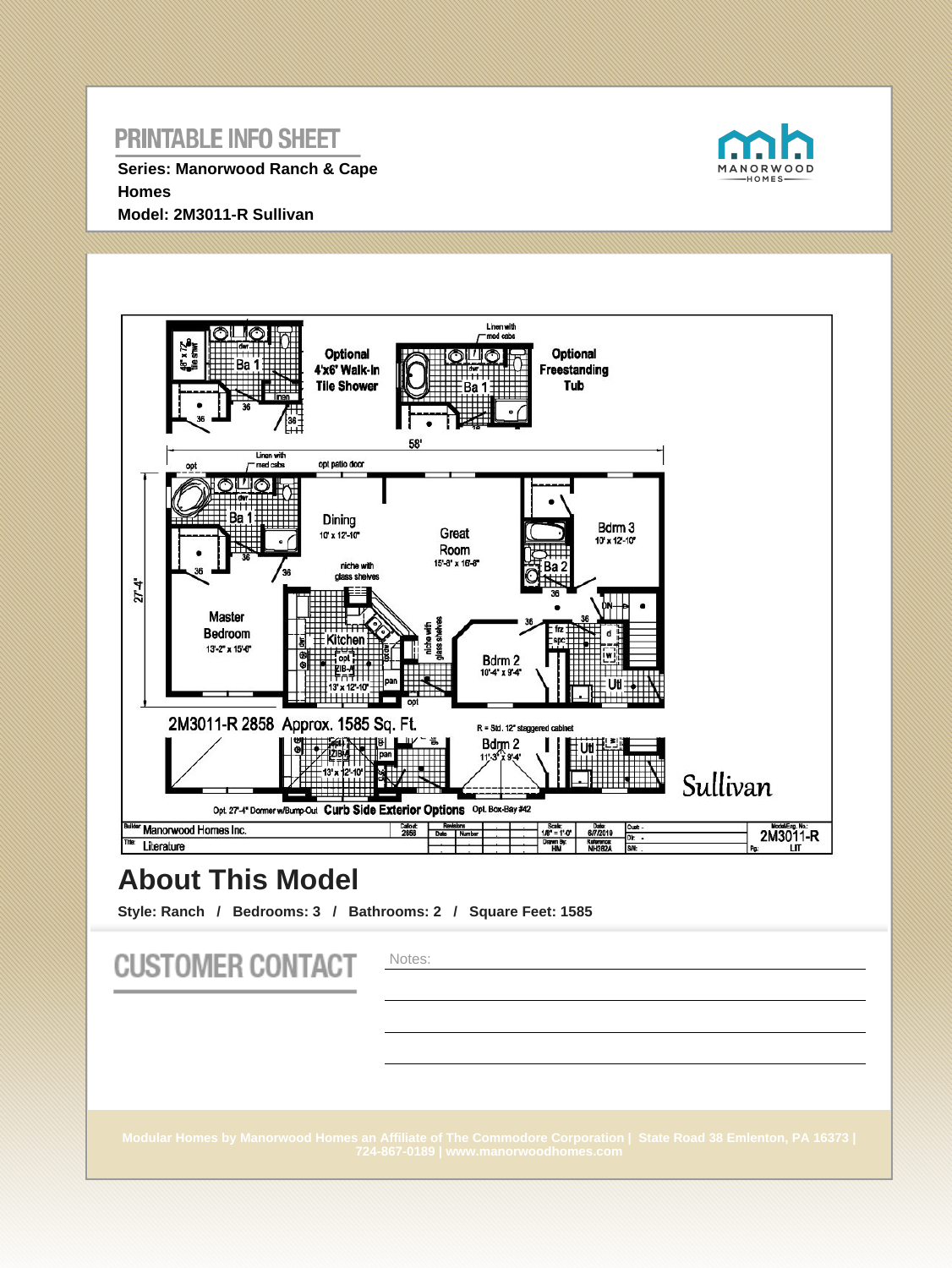**Series: Manorwood Ranch & Cape Homes Model: 2M3011-R Sullivan**



# **Standards & Features**

### **FLOOR CONSTRUCTION**

2X10 Floor Joists 16" O.C. ¾ " T&G OSB Floor Decking Insulated Basement Stairwell

### **EXTERIOR WALLS**

2X6 Studs 16" O.C. Double 2X6 Top Plates 8' Wall Height Structural OSB Sheathing Whole House Wind Wrap Vinyl Siding

### **INTERIOR WALLS**

2X4 Interior Wall Studs 24" O.C. 2X4 Marriage Wall Studs 16" O.C. with OSB Sheathing Primed ½" Smooth Drywall Throughout

#### **ROOF AND CEILING** 8' Flat Ceiling

5/12 Roof Pitch with 12" Eaves 7/12 Roof Pitch with 12" Eave (certain models) Pre-Engineered 40# Roof Trusses 24" O.C. 90 MPH Wind Exposure C Wind Load Design Ice Shield Structural OSB Roof Decking Shingle Over Ridge Vent Ventilation Vented Vinyl Soffit Aluminum Fascia Aluminum Drip Edge on all Roof Edges Smooth Drywall Ceiling Architectural Shingles (Limited Lifetime Warranty)

#### **ROOF AND CEILING (continued)** Synthetic Roof Underlayment

**INSULATION** Exterior Walls R-21 Fiberglass Insulation Ceiling R-38 Fiberglass Batt Insulation

### **PLUMBING**

PEX Water Lines Stubbed Through Floor Drain, Water and Vents Stubbed Through Floor Shut Off Valves for all Sinks, Lavs and Toilets Plumb, Wire and Vent for Washer/Dryer Oetiker Clamps

### **EXTERIOR DOORS AND WINDOWS**

3/0 x 6/8 6-Panel Fiberglass Door with Nickel Hardware & amp; Composite Jambs at Front & amp; Rear Primed White Door Pan on Exterior Doors Low-E Vinyl Insulated Single Hung Argon Filled White Windows & ndash; Mulled where Applicable Front & amp: Rear Door Kwikset Lockset with Smart Key

15" Raised Panel Shutters Door Side

### **INTERIOR DOORS AND TRIM**

2-Panel Painted White Interior Doors w/ Lever Passage Sets and 3 Mortise Hinges 36" Interior Doors – Where Available Privacy Locks on Bedroom & amp; Bath Doors Door Stops White Wood Colonial Moulding Package Wire Shelving all Closets and Washer / Dryer Area Brushed Nickel Hardware

#### **FLOOR COVERING** Congoleum Vinyl Flooring

# **CUSTOMER CONTACT**

Notes: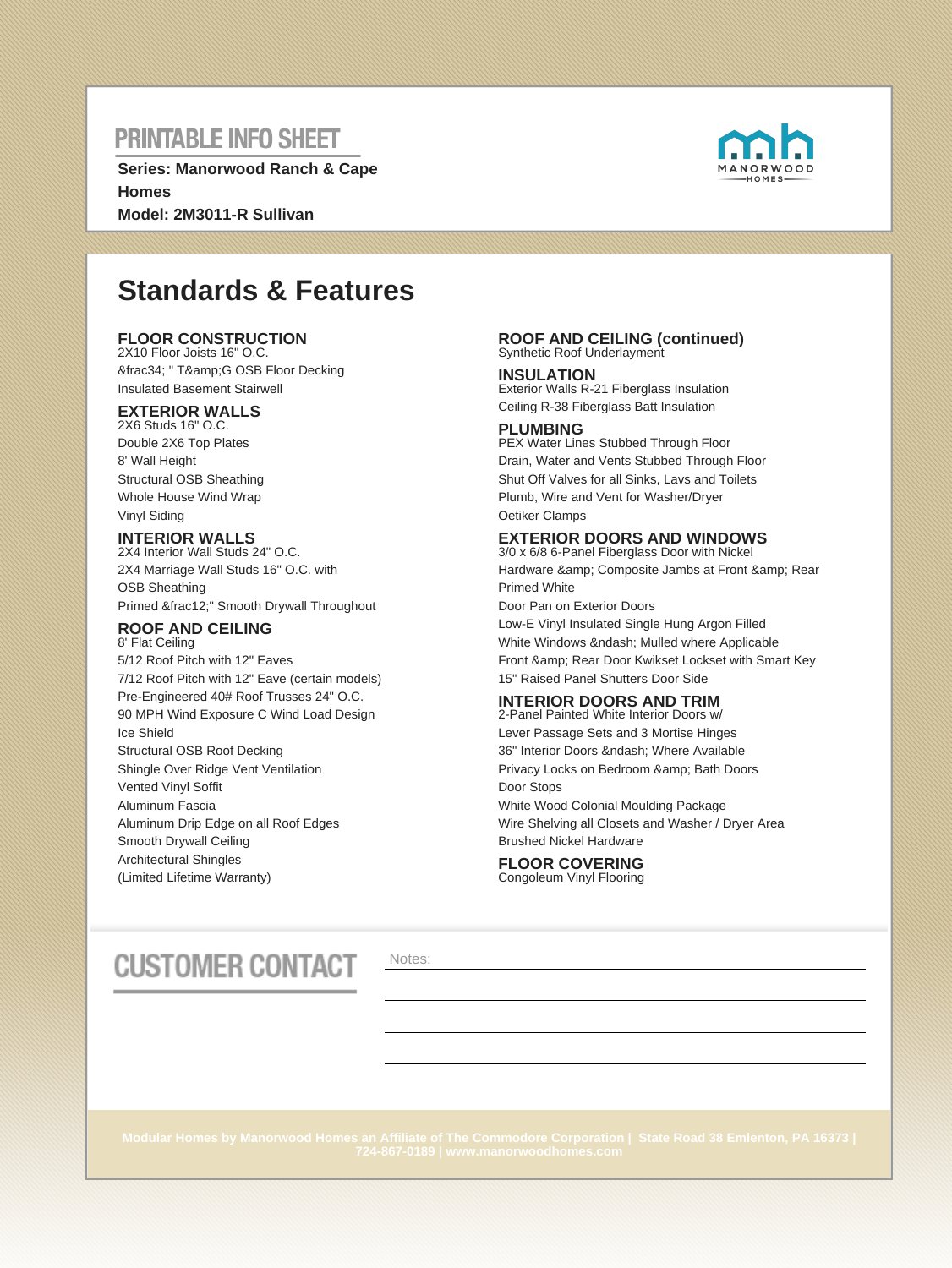**Series: Manorwood Ranch & Cape Homes Model: 2M3011-R Sullivan**



# **Standards & Features (continued)**

### **FLOOR COVERING (continued)** (Kitchen, Baths, Utility and Foyer)

25 oz. Carpet with Stain Protector 5# Rebond Carpet Pad

### **KITCHEN**

3/4 Overlay Classic Craft Cabinetry - KCMA Certified Hardwood 5-Piece French Country Oak or Barnwood Oak Mission Flat Panel Doors Craftsman Cabinet Crown Moulding 42" Height Kitchen Overhead Cabinets Dovetailed Drawers 100# Undermount Drawer Guides Laminate Countertops 8" Deep Stainless Steel Kitchen Sink Brushed Nickel Metal Faucet with Sprayer Power Range Hood Transitional Cabinet Pulls (Brushed Nickel or Black) Corner Base Lazy Susan (where applicable) USB Receptacle Soft Close Drawers

### **BATHS**

Brushed Nickel Metal Faucets Anti-Scald Valves for Showers & amp; Tubs Laminate Countertops China Lavs Elongated Toilets Lighted Exhaust Fans with Insulated Ducts 2-Arm Light and Framed Mirror at Vanity 60" One Piece Fiberglass Tub/Shower Fiberglass Soaker Tub (per plan)

**BATHS (continued)** 48" One Piece Fiberglass Shower with Glass Shower Enclosure (per plan) Double Bowl Bath Vanity (per plan) Framed Mirrors Linens with Drawers (where available)

#### **ELECTRICAL**

200 AMP Electrical Service with 40/40 Panel Box 2 GFI Exterior Receptacles with In-Use Covers Craftsman Light at Front Exterior Door Patina Lantern Light at Rear Exterior Door Recessed LED Lighting T/O (Excludes Bedroom Ceiling Lights) Smoke Detectors with Battery Back-up Wire for Electric Range Carbon Monoxide Detector(s) Electric Doorbell at Front Door

### **CAPE MODELS**

12/12 Roof Pitch with 12" Eaves 12/12 and 7/12 Combination Roof Pitch with 12" Eaves Close-Off Package for 2nd Floor Including Interior Door and Partitions for On-Site Install 3/4" OSB Floor Decking for 2nd Floor – \*Shipped Loose\* (2)&Isquo;110' Electrical Circuits to Junction Boxes for Future Lights – Electrical Circuit to Junction Box for Future Smoke Detector(s) Electrical Circuit to Junction Box for Future 3-Way Light on 2nd Floor Rough-In Plumbing for Future Bath

# **CUSTOMER CONTACT**

Notes: